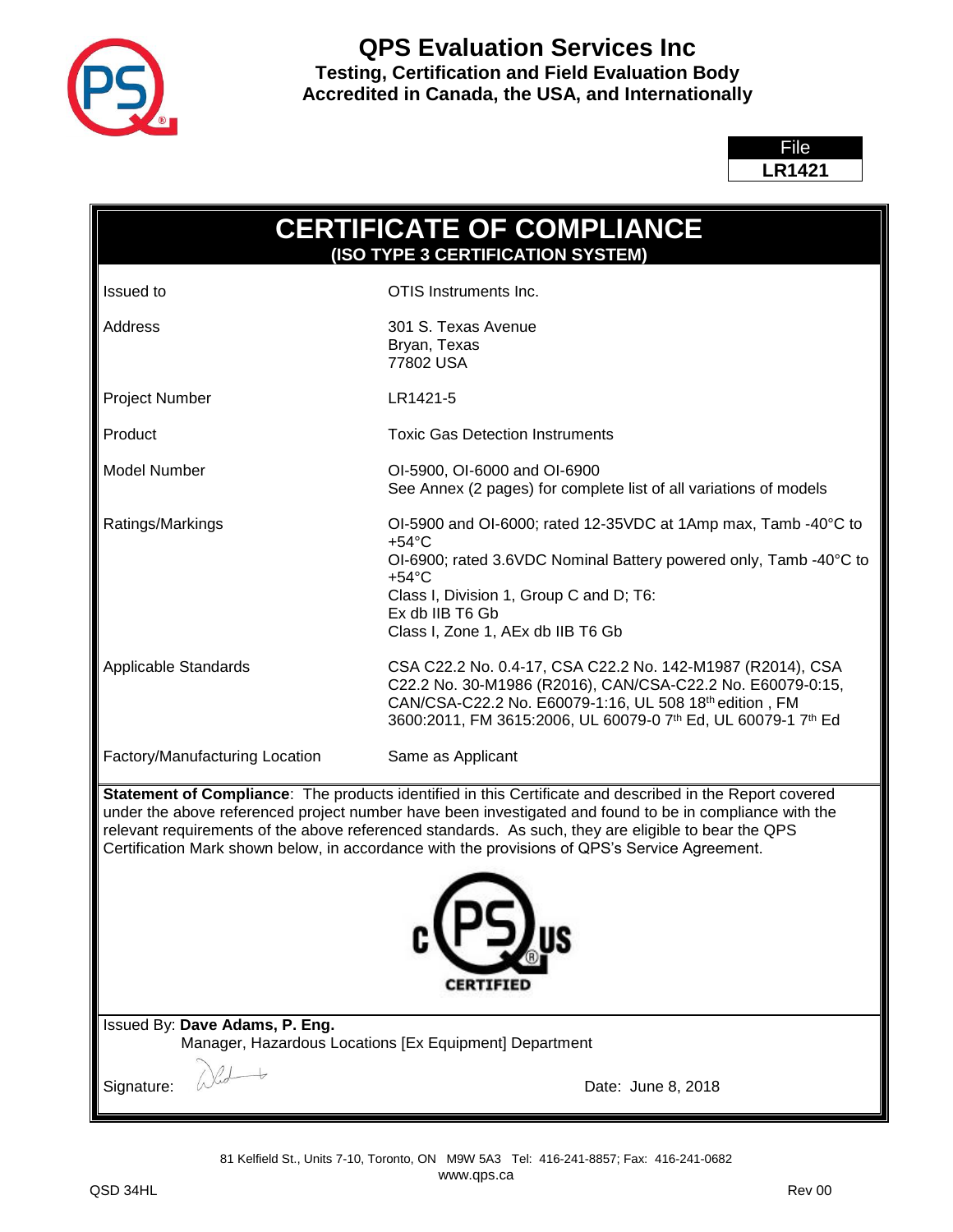

File **LR1421**

# **CERTIFICATE OF COMPLIANCE (ISO TYPE 3 CERTIFICATION SYSTEM)**

### **ANNEX:**

**OI-6000-[Sensor Type]-[Gas Type]-[Radio Option]-[Relay Option]-[Enclosure]**

| <b>Sensor Type</b>              | <b>Description</b>                         |
|---------------------------------|--------------------------------------------|
| EC                              | Electrochemical                            |
| IR.                             | Infrared                                   |
| <b>PID</b>                      | Photo Ionization Detector                  |
| <b>Gas Type</b>                 | <b>Description</b>                         |
| CL <sub>2</sub>                 | Chlorine                                   |
| CLO <sub>2</sub>                | <b>Chlorine Dioxide</b>                    |
| CO                              | Carbon Monoxide                            |
| CO <sub>2</sub>                 | <b>Carbon Dioxide</b>                      |
| H2S                             | Hydrogen Sulphide                          |
| H <sub>2</sub> S <sub>2</sub> K | Hydrogen Sulphide (0-2000 PPM)             |
| <b>HCL</b>                      | Hydrogen Chloride                          |
| <b>HCN</b>                      | Hydrogen Cyanide                           |
| HF.                             | Hydrogen Fluoride                          |
| NH <sub>3</sub>                 | Ammonia                                    |
| <b>NH3300</b>                   | Ammonia (0-300 PPM)                        |
| NH <sub>3</sub> A               | Ammonia (0-1000 PPM)                       |
| NO <sub>2</sub>                 | Nitrogen Dioxide                           |
| O <sub>2</sub>                  | Oxygen                                     |
| PH3                             | Phosphine                                  |
| SO <sub>2</sub>                 | <b>Sulfur Dioxide</b>                      |
| VOC                             | <b>Volatile Organic Compounds</b>          |
| <b>Radio Option</b>             | <b>Description</b>                         |
| Χ                               | No Radio Installed                         |
| 9                               | 900 MHz Radio                              |
| $\overline{2}$                  | 2.4 GHz Radio                              |
| <b>Relay Option</b>             | <b>Description</b>                         |
| $\overline{\mathsf{x}}$         | No Relays Installed                        |
| R                               | 2 Dry Contact Relays                       |
| <b>Enclosure Option</b>         | <b>Description</b>                         |
| O                               | <b>Explosion Proof Otis Blue Enclosure</b> |
|                                 |                                            |